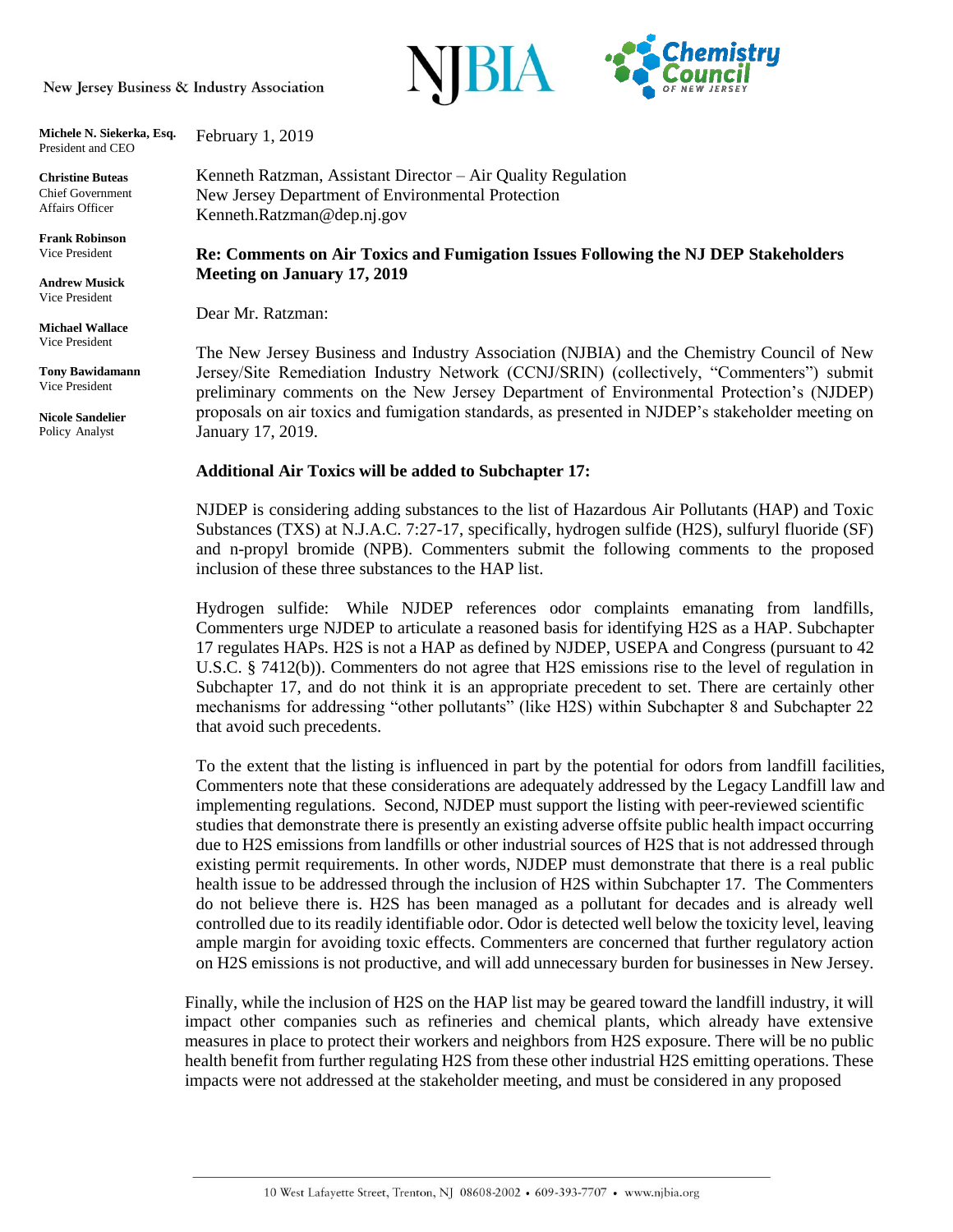rulemaking. Given the lack of actual public health benefit, the Commenters believe this rulemaking is not justified.

Commenters also suggest the removal of the old requirement to provide site plans that are certified by a licensed Land Surveyor as part of air dispersion modeling submittals. This is very costly and does not account for new technology that is much more effective and efficient for the intended purpose.

Sulfuryl fluoride and n-propyl bromide: Similar to the comments above with respect to H2S, Commenters urge NJDEP to articulate a reasoned basis for the inclusion of these substances in the Subchapter 17 HAP listing. NJDEP must rely on peer-reviewed scientific sources that demonstrate that there is presently an existing adverse public health risk occurring due to these substances that is not addressed through existing permit structures. As a general matter, Commenters are concerned that the inclusion of new HAPs will increase the burden and cost of air permitting, specifically with respect to risk screening and health risk assessment requirements.

## **Fumigation Applicability and Additional Requirements:**

NJDEP announced its plans to amend air rules at N.J.A.C. 7:27-8 (Minor Source Permitting), N.J.A.C. 7:27-22 (Major Source Permitting) N.J.A.C. 7:27-17 (Air Toxics) and N.J.A.C. 7:27A (air penalty tables) to clarify air permit applicability for fumigation operations and to further evaluate appropriate protective measures.

In the spirit of thoroughness, Commenters would like to address and provide further explanation about a couple statements and conceptions that came to light during the January 17, 2019 stakeholder meeting at NJDEP. During the Department's Rule Overview presentation, NJDEP presented three "hypothetical" cases to illustrate how its proposed standard of "negligible risk" could be met by construction of aeration stacks that would elevate emissions. The cases disregard the reality that many industrial locations are already in areas where distances to the property lines are quite limited. The hypotheticals assumed "buffers" of 250 to 350 feet in order to reach the conclusion that aeration stacks could feasibly be built. In actuality, stacks would need to be 400 to 500 feet or taller to meet NJDEP's desired standard, not practicable, affordable, or consistent with USEPA's fumigant label requirements or USDA treatment procedures.

In addition, NJDEP acknowledged in earlier discussions with the cocoa bean industry, the largest user of sulfuryl fluoride in the state, that the industry needs to have the flexibility to occupy and vacate warehouse space in very short time frames in order to respond to commodity fluctuations. Based on the conceptual plan presented by NJDEP, it appears that the Department is no longer willing to consider an expedited procedure for air permitting. This factor alone may cause the state to lose the entire cocoa bean industry, which uses some three million square feet of warehousing in the state and accounts for many jobs and related businesses.

One specific area of concern with NJDEP's rule promulgation centers on the lack of an emergency exemption in situations where the USDA requires that the commodity be fumigated *in situ*, without allowing the commodity to be moved. In these instances, fumigation often occurs in an open area without the use of an aeration stack. Due to the physical limitations imposed by the "negligible risk" standard, commodities subject to this USDA requirement could not be fumigated without the use of a portable stack that could, again, reach 400-500 ft. Again, this is simply not practicable or affordable.

Another specific area of concern where Commenters see a need for careful consideration is the business disruption that will result from enactment of new regulations requiring immediate compliance. Businesses that have been operating in the state for years will not survive unless they are allowed to continue operating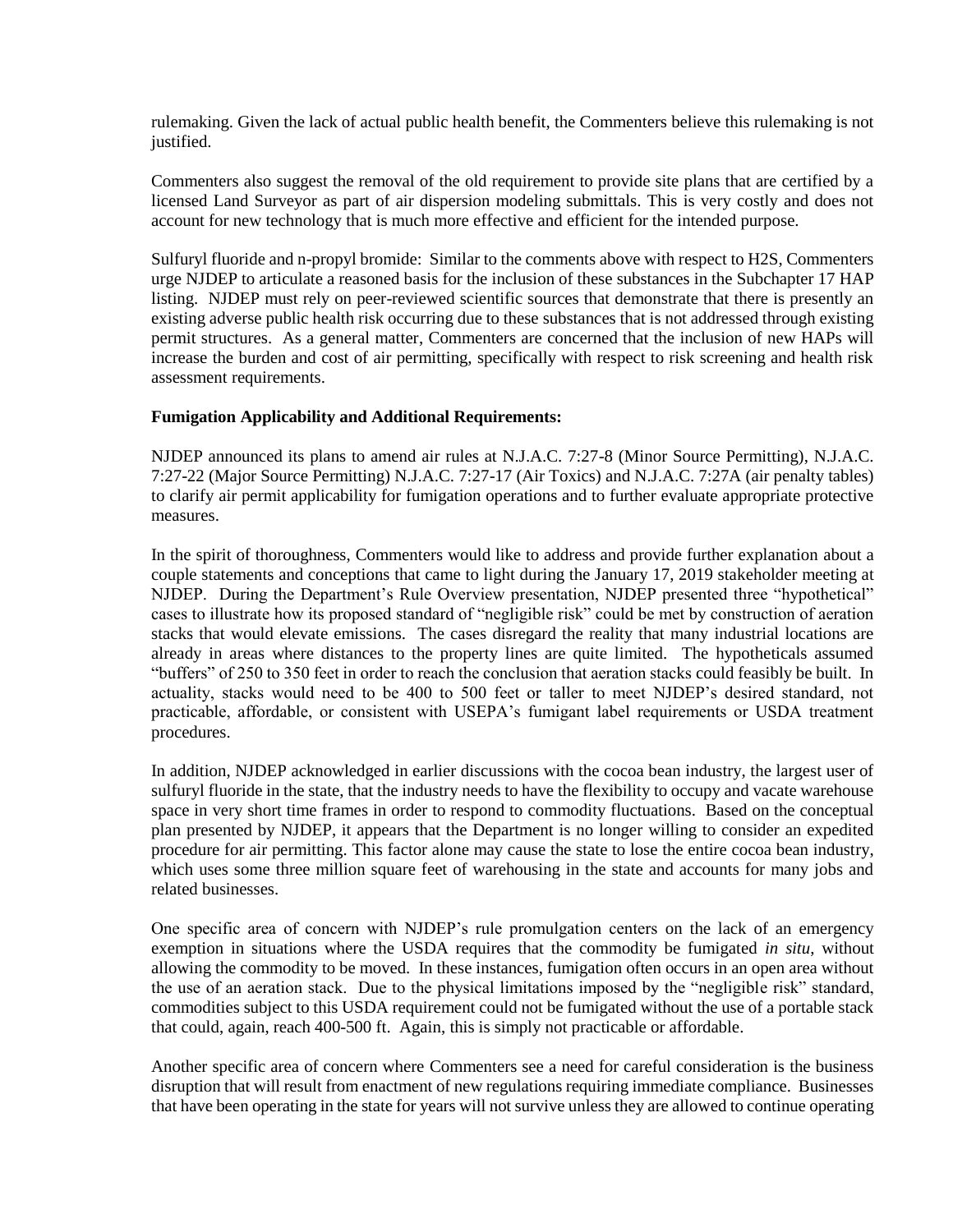while working toward compliance. The cocoa bean industry has explained to NJDEP on a number of occasions that many of its warehouses are leased and not owned, making construction of aeration stacks and other changes to property problematic. In addition, a short compliance schedule will put undue stress on an industry that already functions with close profit margins. Any compliance schedule should phase in requirements over several years at the least.

In summary, attempting to force fit fumigation operations into standard air permitting policies as proposed by NJDEP will result in significant added costs for the business community, without an attendant evaluation of benefits associated with the rulemaking. NJDEP is proposing to require the use of venting stacks and/or air pollution control equipment for fumigation operations, which have been effectively regulated via federal and state pesticide usage and other requirements. The proposed requirements are very costly and possibly not feasible given the logistics of fumigation locations and variety of commodities and operational circumstances under which fumigations are conducted. Costs could easily exceed \$100,000 per location and may push business out of state, when multiple other government agencies already have overlapping programs in place to protect public health during fumigation. Commenters strongly advise the NJDEP Division of Air Quality to internally coordinate any efforts regarding fumigation operations with the Division of Waste Enforcement, Pesticides and Release Prevention.

NJDEP stated during the stakeholder meeting that its reason for proposing these additional fumigation standards was to respond to public concerns, but no peer reviewed studies were cited to validate an existing public health concern. These operations are already regulated by multiple agencies, including NJDEP, USEPA, OSHA and USDA, who are tasked with ensuring safe operation. Commenters are concerned that there is not sufficient justification for the additional costs required of industry to meet the proposed permitting requirements. This proposal will encourage companies to locate out of state as other states do not require such extensive fumigation requirements.

Finally, while NJDEP noted that the proposed fumigation regulations would apply to commodity fumigation, Commenters caution NJDEP in crafting the definition of "commodity." With an extensive definition, NJDEP standards could apply beyond goods and services to fumigation services conducted in commercial or institutional properties.

## **NJAC 7 7:27-21 Emission Statements & HAP Reporting**

NJDEP is also considering requiring the reporting of additional substances on Emission Statements as required at N.J.A.C. 7:27-21, based on its review of the relative risk of substances emitted by permitted facilities. NJDEP has identified 28 compounds to add to the list of toxic air pollutants that require emission statement reporting. Commenters question the need for this data, given that TRI and RPPR reports have much of the collective emission data that the NJDEP indicates will be gathered through the proposed revision. Further, NJDEP reviews health risk during the approval process for new and modified air permits as well as during Title V renewals, and will not issue approvals unless the offsite health risk associated with permitted emissions of these compounds are acceptable. Facilities certify compliance with applicable emission standards, confirming that the typically low emission limits associated with these compounds are met. This is a very effective means of evaluating and assuring a safe level of public health risk from a given facility or an operation within a facility. Accordingly, Commenters believe that the value to be gained from reporting the proposed compounds is outweighed by the additional burden imposed, and that reporting the emissions of these compounds may lead to unnecessary public concern and confusion over public exposure when the emissions are already deemed safe.

This additional action on air toxics adds to the permitting and compliance challenges already created by recent DEP air toxics policy changes/initiatives including:

• 2018 deep cuts to the HAP air permit reporting thresholds;